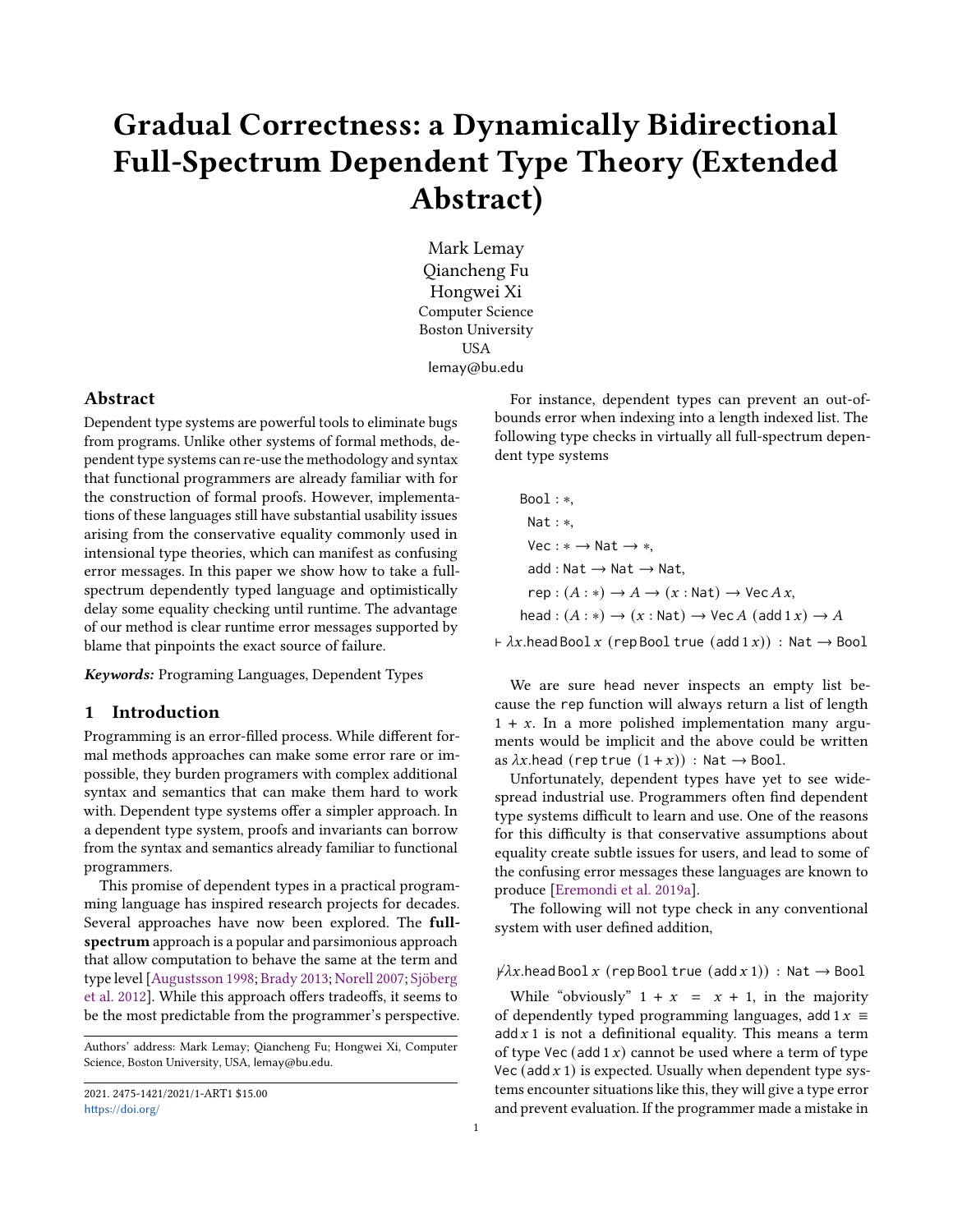the definition of addition such that add 1  $x \neq$  add  $x$  1, no hints are given to correct the mistake. This increase of friction and lack of communication are key reasons that dependent types systems are not more widely used.

Instead why not sidestep static equality? We could assume the equalities hold and discover a concrete witness of inequality as a runtime error. Assuming there was a mistake in addition, we could instead provide a runtime error that gives an exact counter example. For instance, if the add function incorrectly computes add  $81 = 0$  the above function will "get stuck" on the input 8. If that application is encountered at runtime we can give the error add 1 8 = 9 $\neq$ 0 = add 8 1, a message that would have been the perfect type error. There is some evidence that specific examples like this can help clarify the type error messages in OCaml [\[Seidel et al.](#page-9-2) [2016\]](#page-9-2) and there has been an effort to make refinement type error messages more concrete in other systems like Liquid Haskell [\[Hallahan et al.](#page-9-3) [2019\]](#page-9-3).

Runtime type checking leads to a different workflow than traditional type systems. Instead of type checking first and only then executing the program, execution and type checking can both inform the programmer. Users can still be warned about uncertain equalities, but the warning need not block the flow of programming. Since the user can gradually correct their program as errors surface, we call this workflow gradual correctness.

Additionally, our approach avoids fundamental issues of definitional equality. No system will be able to statically verify every "obvious" equality for arbitrary user defined data types and functions, since general program equivalence is famously undecidable. By weakening the assumption that all equalities be decided statically, we can experiment with other advanced features without arbitrarily committing to which equalities are acceptable. Finally, we expect this approach to equality is a prerequisite for other desirable features such as a foreign function interface, runtime proof search, and a lightweight ability to test dependent type specifications.

Though gradual correctness is an apparently simple idea, there are several subtle issues that must be dealt with. While it is easy to check ground natural numbers for equality, even simply typed functions have undecidable equality. This means that we cannot just check types for equality at applications of higher order functions. Dependent functions mean that equality checks may propagate into the type level. Simply removing all type annotations will mean there is not enough information to construct good error messages. We are unaware of research that directly handles all of these concerns.

We solve these problems with a system of 2 dependently typed languages connected by an elaboration procedure.

- The surface language, a conventional full-spectrum dependently typed language (section 2)
	- the untyped syntax is used directly by the programer



Figure 1. Architecture

- the type theory is introduced to make formal comparisons
- The cast language, a dependently typed language with embedded runtime checks (section 3)
	- will actually be run
- intended to be invisible to the programer
- An elaboration procedure that transforms untyped surface syntax into checked cast language terms (section 4)

The programmer uses the untyped syntax of the surface language to write programs that they intend to typecheck in the conventional dependently typed surface language. Programs that fail to typecheck under the conservative type theory of the surface language, are elaborated into the cast language. These cast language terms act exactly as typed surface language terms would, unless the programmer assumed an incorrect equality. If an incorrect equality is encountered, a clear runtime error message is presented against the static location of the error, with a counter example.

Our contributions are

- Metatheoretic properties of the cast language: culminating in a weakened form of type soundness $^1$  $^1$ , we call cast soundness (section 3)
- Metatheoretic properties of elaboration (section 4)
- A proposal of how to extend the system with data (section 5)
- Formalized Coq proofs<sup>[2](#page-1-1)</sup> of the type soundness of the surface language, and cast soundness of the cast language
- A prototype implementation<sup>[3](#page-1-2)</sup>

## 2 Surface Language

In an ideal world programmers would write perfect code with perfectly proven equalities. The surface language models this ideal, but difficult, system. Thus the surface language enforces definitional equality, and is a standard well behaved core calculus. We intend for programmers to "think" in the surface language and hope the machinery of later sections

<span id="page-1-0"></span><sup>&</sup>lt;sup>1</sup>well typed programs will not "get stuck"

<span id="page-1-1"></span><sup>2</sup>https://github.com/qcfu-bu/dtest-coq

<span id="page-1-2"></span><sup>3</sup>https://github.com/marklemay/dDynamic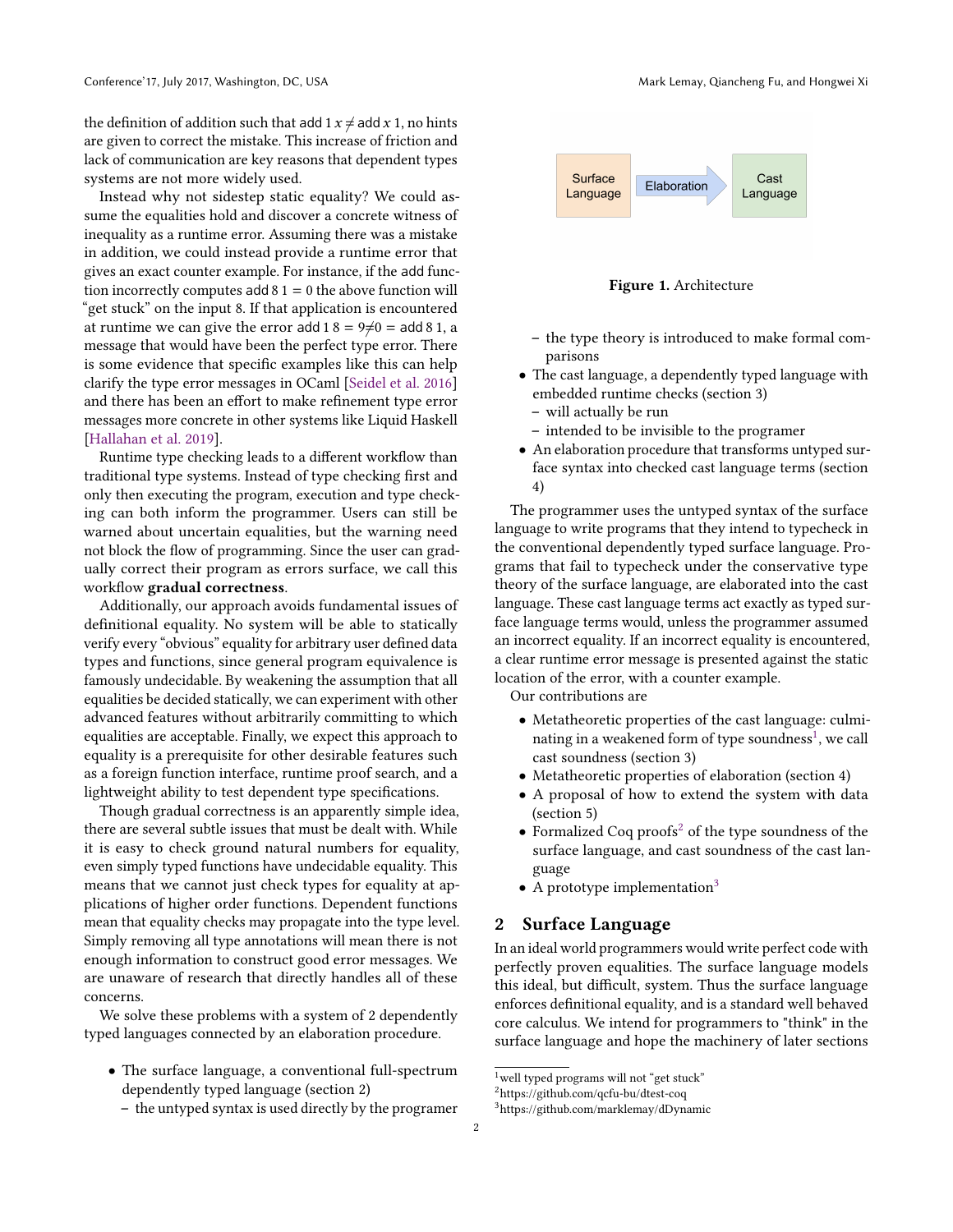<span id="page-2-0"></span>source labels, ℓ variable contexts, Γ  $\therefore$   $\Diamond \mid \Gamma, x : M$ expressions,  $m, n, h, M, N, H \cong x$  variable  $m ::_{\ell} M$  annotation  $\star$  type universe  $(x : M_{\ell}) \rightarrow N_{\ell'}$ function type fun  $f x \Rightarrow m$  function  $m_{\ell}$  *n* application values, v  $\therefore x \mid \star$  $\vert (x : M_{\ell}) \to N_{\ell'}$ fun  $f x \Rightarrow m$ 

Figure 2. Surface Language Pre-Syntax

<span id="page-2-1"></span>
$$
\frac{x : M \in \Gamma}{\Gamma + x : M} \text{ var-ty}
$$
\n
$$
\frac{\Gamma \vdash}{\Gamma + x : A} \star \text{-ty}
$$
\n
$$
\frac{\Gamma \vdash m : M \Gamma \vdash M : \star}{\Gamma \vdash m : a \Gamma \vdash M : A} :: \text{-ty}
$$
\n
$$
\frac{\Gamma \vdash M : A \cdot \Gamma \vdash M : A \cdot \Gamma \vdash M}{\Gamma \vdash (x : M) \to N : A} \Pi \text{-ty}
$$
\n
$$
\frac{\Gamma \vdash m : (x : N) \to M \Gamma \vdash n : N}{\Gamma \vdash m : M \cdot [x := n]} \Pi \text{-app-ty}
$$
\n
$$
\frac{\Gamma \vdash m : M \Gamma \vdash M \equiv M' : \star}{\Gamma \vdash m : M} \text{conv}
$$
\n
$$
\frac{\Gamma, f : (x : N) \to M, x : N \vdash m : M}{\Gamma \vdash (x : N) \to M} \Pi \text{-fun-ty}
$$

Figure 3. Surface Language Bidirectional Typing Rules

reinforces an understanding of the surface type system, while being transparent to the programmer.

The surface language presented here is a minimal intensional dependent type theory. We allow some programmatic features, since we hope to target functional programmers who are not type theory experts. The language allows general recursion, since general recursion is useful for general purpose functional programming. It also supports type-in-type, since we believe it simplifies the system for programmers and makes the metatheory slightly easier.

The pre-syntax can be seen in figure [2.](#page-2-0) Location data  $\ell$  is marked at every position in syntax where the type of a term may be contradicted by the type expected at that position. When unnecessary the location information  $\ell$  will be left implicit.

The surface language supports bidirectional typechecking over the pre-syntax with the rules in figure [3.](#page-2-1) Bidirectional type-checking is a form of lightweight type inference, and strikes a good compromise between the needed type annotations and the simplicity of the theory. This is accomplished by breaking typing judgments into 2 forms:

- Inference judgments where type information propagates out of a term,  $\overrightarrow{?}$  in our notation.
- And Checking judgments where a type is checked against a term, ⊤in our notation.

Except for the features already noted, our bidirectional rules are standard.

The language has type soundness, well typed terms will never "get stuck" in the surface language. This can be shown by generalizing from the bidirectional system to a corresponding type assignment system. The type assignment system can be shown sound using a progress and preservation style proof. The key is to show that computation is confluent and use that computation to generate the definitional equality relation. This allows definitional equality to distinguish constructors while still being easy to prove an equivalence. As usual, computation can be shown confluent using parallelreductions [\[Takahashi](#page-9-4) [1995\]](#page-9-4). These techniques are known (a similar proof is in [\[Sjöberg et al.](#page-9-1) [2012\]](#page-9-1)), but we want to call attention to this style of proof as especially elegant and relatively easy to work with. We have mechanized the type soundness of the type assignment system (without location data) in Coq. Type checking is undecidable because of our addition of general recursion and type-in-type. However, since the user is not expected to type-check their program directly this should not cause any issues in practice.

Unfortunately, the system is logically unsound (every type is trivially inhabited with recursion), since our language attempts to be more oriented to programs than proofs. We expect this is acceptable.

It might seem restrictive that the surface language only supports dependent recursive functions. However, this is extremely expressive: church style data can be encoded, as can calculus of construction style predicates, recursion can simulate induction, and type-in-type allows large elimination (see [\[Cardelli](#page-8-3) [1986\]](#page-8-3) for examples). This is still inconvenient, so we have implemented dependent data in our prototype. We suggest ways dependent data could be added to the theory in Section 4.

It should be noted that similar systems have been studied going back to [\[Martin-Löf](#page-9-5) [1972\]](#page-9-5) before type-in-type was known to be unsound. The semantics was further explored in [\[Cardelli](#page-8-3) [1986\]](#page-8-3) and an early bidirectional typechecking algorithm for a similar language is specified in [\[Coquand](#page-8-4) [1996\]](#page-8-4). Cayenne [\[Augustsson](#page-8-0) [1998\]](#page-8-0), a Haskell-like language, combined dependent types with type-in-type and non-termination. It was more recently explored in the context of call by value evaluation in [\[Jia et al.](#page-9-6) [2010\]](#page-9-6) and [\[Sjöberg](#page-9-1)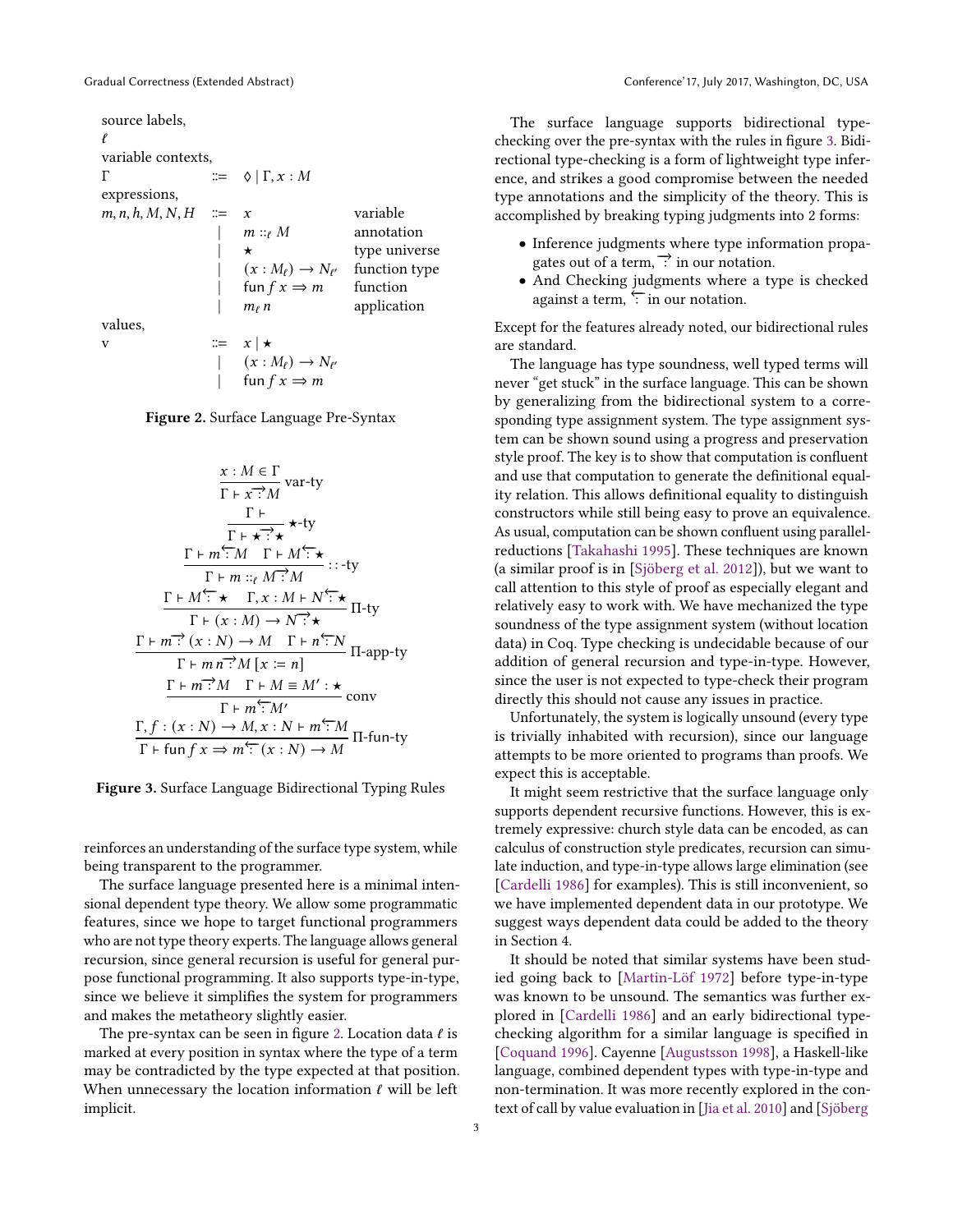```
variable contexts,
H \nightharpoonup \mathbb{R} \Leftrightarrow |H, x : Aexpressions,
a, b, A, B \cong xa ::_{A,\ell,o} B cast
               | ★
                   (x : A) \rightarrow Bfun f x \Rightarrow b\boldsymbol{b} a
observations,
o \equiv . \vert o. arg function type-arg
                   o. <i>bold</i>[<i>a</i>] function type-body
```
Figure 4. Cast Language Pre-Syntax

[et al.](#page-9-1) [2012\]](#page-9-1). Though not novel, we believe our Coq proof to be the clearest formal exposition to date.

## 3 Cast Language

The cast language is a version of the surface language that supports runtime checks. These runtime checks remember the sources of potential inequalities and what observation is needed to witness them. Observations can be refined over evaluation. The cast language has its own type system to ensure that error information is maintained consistently. To avoid confusion we will refer to terms that type according to the cast language type system as well-cast. If a term that is well-cast "gets stuck" there will always be enough information to blame a source location with a witness of inequality.

The pre-syntax for the cast can be seen in figure [4.](#page-3-0) Every questionable equality records a source location where it was asserted and a concrete observation that would witness inequality. Unlike the surface language, locations can only appear under casts. In addition to the intended type, casts also record the type of the underlying term.

The cast language supports its own type assignment system (figure [5\)](#page-3-1). The system ensures that computation will not get stuck without enough information for errors.

Values are specified by judgments in (figure [6\)](#page-3-2). They are standard except that casts of values that cannot step are also considered values. Small steps are listed in figure [7.](#page-4-0) They are standard for call-by-value except that casts can distribute over application, and casts can reduce when both types are ★. We deal with higher order functions by distributing function casts around applications. If an application happens to a cast of function type, the argument and body cast is separated and the argument cast is swapped. For instance in

$$
((\lambda x \Rightarrow x \& \& x) ::_{Bool \rightarrow Bool,\ell,\cdot} Nat \rightarrow Nat) 7
$$
  
\n
$$
\rightsquigarrow ((\lambda x \Rightarrow x \& \& x) (7 ::_{Nat,\ell,\arg} Bool)) ::_{Bool,\ell,\log[\tau]} Nat
$$
  
\n
$$
\rightsquigarrow ((7 ::_{Nat,\ell,\arg} Bool) \& \& (7 ::_{Nat,\ell,\arg} Bool))
$$
  
\n
$$
::_{Bool,\ell,\log[\tau]} Nat
$$

<span id="page-3-1"></span>
$$
\frac{x:A \in H}{H+x:A}var - ty
$$
\n
$$
\frac{H+a:A \quad H+A: \star \quad H+B: \star}{H+a::_{A,\ell,o}B:B}::-ty
$$
\n
$$
\frac{H+}{H+\star: \star} \star\text{-ty}
$$
\n
$$
\frac{H+A: \star \quad H,x:A+B: \star}{H+(x:A) \to B: \star} \Pi\text{-ty}
$$
\n
$$
\frac{H,f:(x:A) \to B,x:A+b:B}{H+\text{fun }f x \to b:(x:A) \to B} \Pi\text{-fun-ty}
$$
\n
$$
\frac{H+b:(x:A) \to B \quad H+a:A}{H+b'a:B[x:=a]} \Pi\text{-app-ty}
$$
\n
$$
\frac{H+a:A \quad H+A \equiv A': \star}{H+a:A'}
$$
conv

<span id="page-3-2"></span>Figure 5. Cast Language Type Assignment Rules

$$
\overline{\star \text{ Val}} \star \text{-Val}
$$
\n
$$
\overline{(x : A) \rightarrow B \text{ Val}} \Pi \text{-Val}
$$
\n
$$
\overline{\text{fun } f x \Rightarrow b \text{ Val}} \Pi \text{-fun-Val}
$$
\n
$$
a \text{ Val} \quad A \text{ Val} \quad B \text{ Val}
$$
\n
$$
a \neq \star
$$
\n
$$
a \neq (x : C) \rightarrow C'
$$
\n
$$
a ::_{A, \text{LO}} B \text{ Val} \quad \cdots \text{-Val}
$$

Figure 6. Cast Language Values

if evaluation gets stuck on && and we can blame the argument of the cast for equating  $Nat$  and  $Bool$ . This is analogous to the swapping of blame parity in higher order contract systems [\[Findler and Felleisen](#page-8-5) [2002\]](#page-8-5) and gradual type systems [\[Wadler and Findler](#page-9-7) [2009\]](#page-9-7).

The body casts record the symbolic arguments so if the function is not simply typed there is enough information to give a good error. For instance in the  $.$ bod $[7]$  observation.

Because casts can be embedded inside of casts, types themselves need to normalize and casts need to simplify. Since our theoretical language has one universe of types, type casts only need to simplify themselves when a term of type  $\star$  is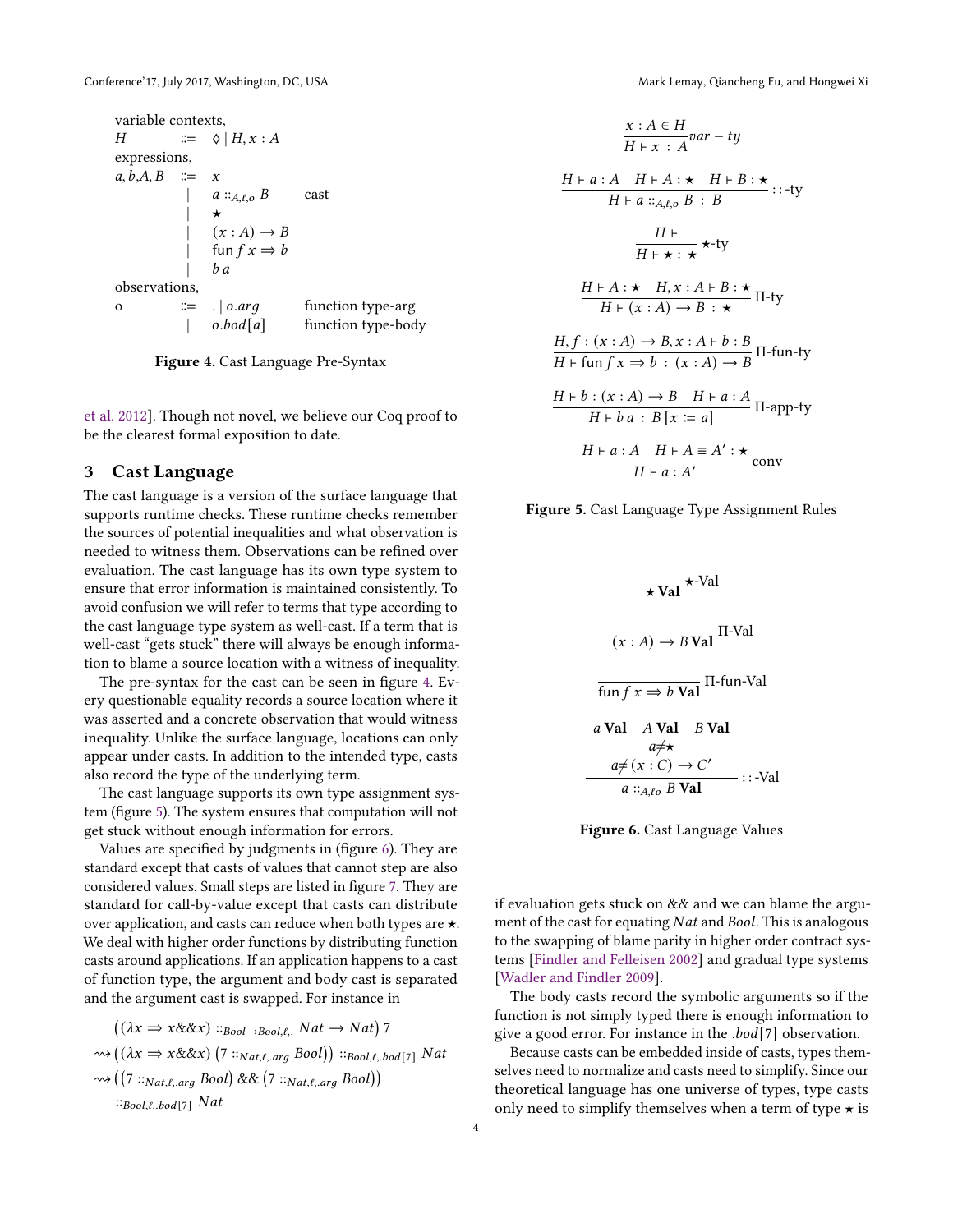<span id="page-4-0"></span>

| a Val                                                                                                            |
|------------------------------------------------------------------------------------------------------------------|
| $(\text{fun } f x \Rightarrow b) a \rightsquigarrow b$ $[f := \text{fun } f x \Rightarrow b, x := a]$            |
| b Val a Val                                                                                                      |
| $(b ::_{(x:A_1) \rightarrow B_1,\ell,o} (x : A_2) \rightarrow B_2) a \rightsquigarrow$                           |
| $(b \ a \ ::_{A_2,\ell,o.\arg} A_1) ::_{B_1[x := a ::_{A_2,\ell,o.\arg} A_1],\ell,o.\text{bool}[a]} B_2[x := a]$ |
| a Val                                                                                                            |
| $a ::_{\star, \ell, o} \star \rightsquigarrow a$                                                                 |
| $a \rightsquigarrow a'$                                                                                          |
| $a ::_{A,\ell,o} B \rightsquigarrow a' ::_{A,\ell,o} B$                                                          |
| a Val $A \rightsquigarrow A'$                                                                                    |
| $a ::_{A,\ell,o} B \rightsquigarrow a ::_{A',\ell,o} B$                                                          |
| a Val $A$ Val $B \rightsquigarrow B'$                                                                            |
| $a ::_{A,\ell,o} B \rightsquigarrow a ::_{A,\ell,o} B'$                                                          |
| $b \rightsquigarrow b'$                                                                                          |
| $b \overline{a} \rightsquigarrow b' \overline{a}$                                                                |
| b Val $a \rightsquigarrow a'$                                                                                    |
| $b \, a \rightsquigarrow b \, a'$                                                                                |

<span id="page-4-1"></span>Figure 7. Cast Language Small Step

| <b>Blame</b> $\ell$ o $(a::(x:A)\rightarrow B,\ell,o\star)$         |  |  |  |  |
|---------------------------------------------------------------------|--|--|--|--|
| <b>Blame</b> $\ell$ o $(a ::_{\star,\ell,o} (x : A) \rightarrow B)$ |  |  |  |  |
| <b>Blame</b> $\ell$ o a                                             |  |  |  |  |
| <b>Blame</b> $\ell$ o $(a ::_{A,\ell',o'} B)$                       |  |  |  |  |
| <b>Blame</b> $\ell$ o $A$                                           |  |  |  |  |
| <b>Blame</b> $\ell$ o $(a ::_{A,\ell',o'} B)$                       |  |  |  |  |
| <b>Blame</b> $\ell$ o B                                             |  |  |  |  |
| <b>Blame</b> $\ell$ o $(a ::_{A,\ell',o'} B)$                       |  |  |  |  |
| <b>Blame</b> $\ell$ o $b$                                           |  |  |  |  |
| <b>Blame</b> $\ell$ $\sigma$ $(ba)$                                 |  |  |  |  |
| Blame $\ell$ o a                                                    |  |  |  |  |
| <b>Blame</b> $\ell$ $o$ $(ba)$                                      |  |  |  |  |

Figure 8. Cast Language Blame

cast to  $\star$ . For instance,

 $((\lambda x \Rightarrow x) ::_{(Bool \rightarrow Bool) ::_{\star, \ell, arg} \star, \ell, \ldots} Nat \rightarrow Nat)$  7  $\rightsquigarrow ((\lambda x \Rightarrow x) ::_{Bool \rightarrow Bool} Nat \rightarrow Nat)$  7  $\rightsquigarrow ((\lambda x \Rightarrow x) (7::_{Nat,\ell, arg} Bool)) ::_{Bool,\ell, body[7]} Nat$  $\rightsquigarrow ((7::_{Nat,\ell, arg} Bool)) ::_{Bool,\ell, body[7]} Nat$ 

In addition to small step and values we also specify blame judgments in figure [8.](#page-4-1) Blame tracks the information needed to create a good error message and is inspired by the many systems of blame tracking. The first 2 rules of the blame judgment witness concrete type inequalities. With only dependent functions and universes these are the only inequalities

that can be witnessed. The rest of the blame rules extract concrete witnesses from larger terms.

The cast language supports a weaker form of type soundness.  $\diamond \vdash c : C$  implies that for any  $c', c \leadsto^* c',$  if Stuck  $c'$ then **Blame**  $\ell$  o  $c'$  where **Stuck**  $c'$  means  $c'$  is not a value and c' does not step. A well cast term (in an empty context) will never get stuck without a location to blame and an observation that witnesses it. We will refer to this as cast soundness to distinguish it from the other types systems already presented. Cast soundness follows from a progress and preservation-like proof:

- The (unlisted) rule for definitional equality is generated by a system of parallel reductions.
	- Dince the parallel reductions are confluent, definitional equality is an equivalence.
	- Definitional equality can distinguish between head constructors.
- The cut lemma holds because of this
- Cast-preservation holds because of this
- A cast version of the canonical forms lemma holds – If  $\Diamond \vdash c : C$ , and  $c$  **Val** and  $C \equiv \star$  then either:  $c$  is  $\star$ , c is  $(x : A) \rightarrow B$  for some A, B, or **Blame**  $\ell$  o c for some  $\ell$ , o
	- If  $\diamond$  ⊢  $c$  :  $C$ , and  $c$  **Val** and  $C \equiv (x : A) \rightarrow B$  then either: c is fun  $f x \Rightarrow b$ , or c is  $b ::_{C,\ell,o} (x : A_2) \rightarrow B_2$ , with C **Val**,  $b'$  **Val**,  $(x : A_2) \rightarrow B_2 \equiv (x : A) \rightarrow B_1$

We have formalized these proofs (without location data) in our Coq development.

Because of the conversion rule and non-termination, typechecking is undecidable. Since the user will not type-check against this system directly we consider this acceptable.

As in the surface languages, the cast language is logically unsound.

Just as there are many different flavors of statically typed equality, there are also many possible choices to enforce runtime equality. We have outlined the minimal possible checking to support cast soundness. However, we suspect that more aggressive checking may be preferable in practice, especially in the presence of data types.

It should be noted that unlike static type-checking, these runtime checks have runtime costs. Though pathological, in the worst case a cast assumption alone may cause nontermination at runtime. It would be relatively easy to remove the casts of definitionally equal terms, reducing the runtime costs of terms that type-check in the surface language. Additionally if non-definitional equalities are proven elsewhere the corresponding casts can be removed, and this is a feature we hope to support in future work.

#### 4 Elaboration

Using the cast language manually would be cumbersome and complicated. To avoid this we have an elaboration procedure that translates (possibly untyped) terms from the surface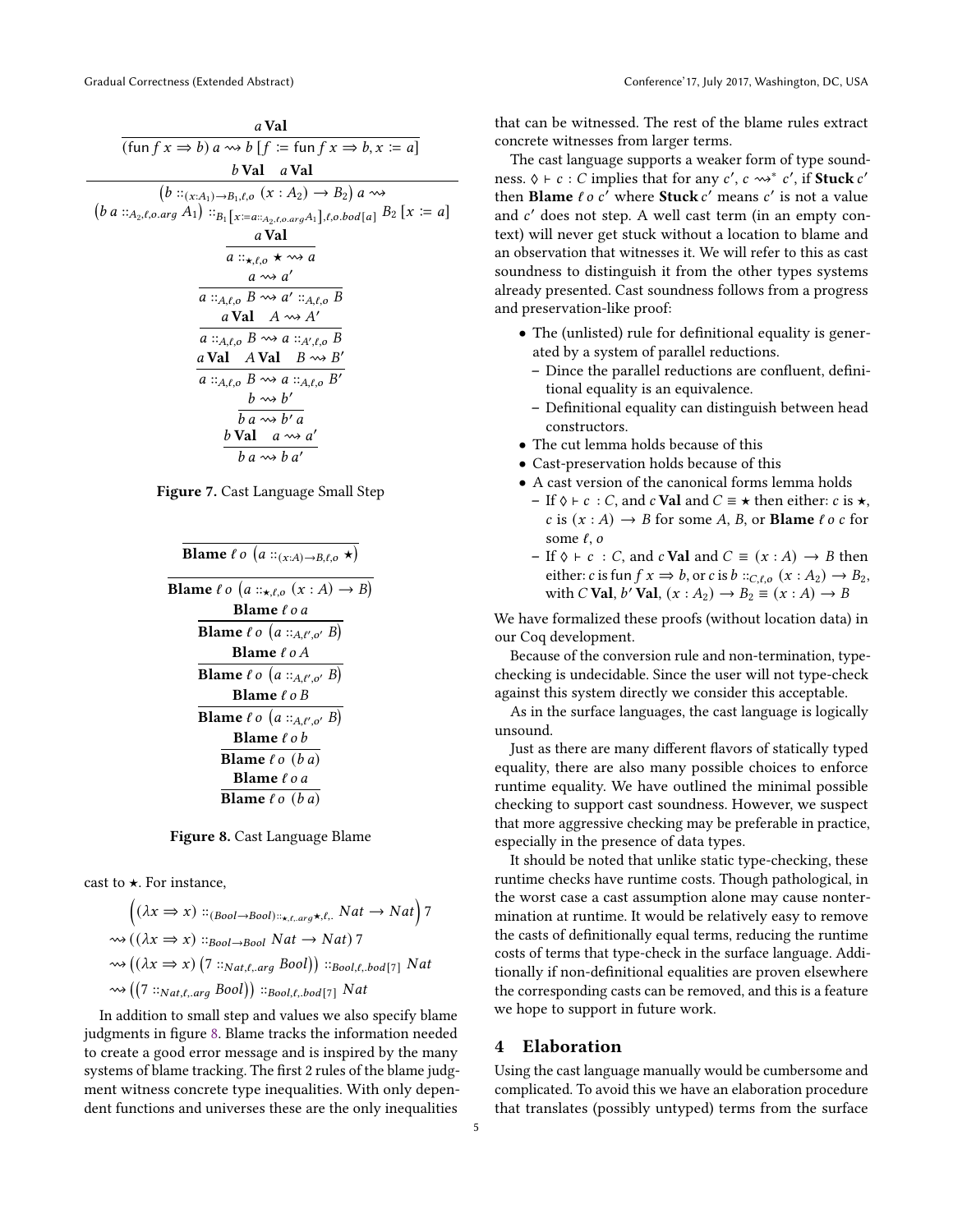<span id="page-5-0"></span>
$$
\frac{x:A \in H}{H + \text{Elab } x x^{-2}A}
$$
\n
$$
\frac{H + \text{Elab } x \times \frac{A}{H + \text{Elab } \star \star \frac{B}{H + \text{Elab } \star \star \frac{C}{H + \text{Elab } \star \star \frac{C}{H + \text{Elab } \star \star \frac{C}{H + \text{Elab } \star \frac{C}{H + \text{Elab } \star \frac{C}{H + \text{Elab } \star \frac{C}{H + \text{Elab } \star \frac{C}{H + \text{Elab } \star \frac{C}{H + \text{Elab } \star \frac{C}{H + \text{Elab } \star \frac{C}{H + \text{Elab } \star \frac{C}{H + \text{Elab } \star \frac{C}{H + \text{Elab } \star \frac{C}{H + \text{Elab } \star \frac{C}{H + \text{Elab } \star \frac{C}{H + \text{Elab } \star \frac{C}{H + \text{Elab } \star \frac{C}{H + \text{Elab } \star \frac{C}{H + \text{Elab } \star \frac{C}{H + \text{Elab } \star \frac{C}{H + \text{Elab } \star \frac{C}{H + \text{Elab } \star \frac{C}{H + \text{Elab } \star \frac{C}{H + \text{Elab } \star \frac{C}{H + \text{Elab } \star \frac{C}{H + \text{Elab } \star \frac{C}{H + \text{Elab } \star \frac{C}{H + \text{Elab } \star \frac{C}{H + \text{Elab } \star \frac{C}{H + \text{Elab } \star \frac{C}{H + \text{Elab } \star \frac{C}{H + \text{Elab } \star \frac{C}{H + \text{Elab } \star \frac{C}{H + \text{Elab } \star \frac{C}{H + \text{Elab } \star \frac{C}{H + \text{Elab } \star \frac{C}{H + \text{Elab } \star \frac{C}{H + \text{Elab } \star \frac{C}{H + \text{Elab } \star \frac{C}{H + \text{Elab } \star \frac{C}{H + \text{Elab } \star \frac{C}{H + \text{Elab } \star \frac{C}{H + \text{Elab } \star \frac{C}{H + \text{Elab } \star \frac{C}{H + \text{Elab } \star \frac{C}{H + \text{Elab } \star \
$$



language into the cast language. The elaboration procedure maps well typed terms of the surface language into Cast language terms that will not cause a blameable error. Terms that do not type because of dubious type assumptions are mapped with enough information to point out the original source and a witnessing observation. For example,

 $\vdash (\lambda x \Rightarrow 7) ::_{\ell} \mathbb{B} \rightarrow \mathbb{B}$  elaborates to  $\vdash (\lambda x \Rightarrow 7 ::_{\mathbb{N}. \ell, \ell} \delta \circ \iota[x])$ B)

 $f : \mathbb{B} \to \mathbb{B} + f_f$ 7 :  $\mathbb{B}$  elaborates to  $f : \mathbb{B} \to \mathbb{B}$  ⊢  $f\left(\overline{7}::_{\mathbb{N}.\ell, .arg} \mathbb{B}\right) : \mathbb{B}$ 

 $f: \mathbb{N} \to \overline{\mathbb{B}} \to \mathbb{B} \vdash f_\ell 7_{\ell'} 3\;:\mathbb{B} \text{ elaborates to } f: \mathbb{N} \to \mathbb{B} \to 0$  $\mathbb{B} \vdash f$   $(7::_{\mathbb{N}.\ell, \text{arg}} \mathbb{N})$   $(3::_{\mathbb{N}.\ell', \text{arg}} \mathbb{B})$  :  $\mathbb{B}$ 

The elaboration procedure is written in a bidirectional style (figure [9\)](#page-5-0) that minimizes the annotations required and propagates type inference in a sensible way. The rules roughly correspond to the bidirectional rules of the surface language. Because the application rule follows this bidirectional style, we may need to determine if a type level computation results in a function type. This computation causes the relation to be undecidable, but is the only source of undecidability.

When interpreted as a procedure, this undecidability could cause non-termination. Since the application requires that the elaborated type of the function position reaches at least weak head normal form. This only happens in pathological cases. If we did not allow general recursion (and the nontermination allowable by type-in-type), we suspect elaboration would always terminate.

Unlike in gradual typing, we cannot elaborate arbitrary untyped syntax. The underlying type of a cast needs to be known so that a function type can swap its argument type at application. For instance,  $\lambda x \Rightarrow x$  will not elaborate since the intended type is not known. Though arbitrary syntax does not elaborate, experimental testing suggests that a majority of randomly generated terms can be elaborated, while only a small minority of terms would type-check in the surface language. The programmer can make any term elaborate if they annotate the intended type. For instance,  $(\lambda x \Rightarrow x)$  :: ∗ → ∗ will elaborate.

We can show several desirable properties of elaboration,

- 1. Every term elaborated into the cast language is wellcast.
	- a. for any **Elab**  $\Gamma$  *H*, then  $H \vdash$
	- b. for any  $H \vdash$  **Elab**  $a m \rightarrow A$ , then  $H \vdash a : A$
	- c. for any  $H \vdash$  **Elab**  $a m :_{a \in A}$ , then  $H \vdash a : A$
- 2. Every term typed by the bidirectional system elaborates
	- a. if  $\Gamma \vdash$ , then there exists H such that **Elab**  $H \Gamma$
	- b. if  $\Gamma \vdash m$ : M then there exists *a* and *A* such that  $⊩$  Elab  $m \overrightarrow{a}$  : A
	- c. if  $\Gamma \vdash m \subset M$  and given  $\ell$  then there exists a, A, and o such that  $H \vdash$  **Elab**  $a m \frac{\overline{a}}{\overline{b}} A$
- 3. Blame never points to something that checked in the bidirectional system
	- a. if  $\vdash m : M$ , and  $\vdash$  **Elab**  $m a : A$ , then for no  $a \leadsto^* a'$ will **Blame**  $\ell$  *o a'*
- 4. Whenever an elaborated cast term evaluates, the corresponding surface term evaluates consistently
	- a. if  $H \vdash$  **Elab**  $m \overrightarrow{a}$ : A, and  $a \rightsquigarrow^* \star$  then  $m \rightsquigarrow^* \star$
	- b. if  $H \vdash$  Elab  $ma^{-1}$ ; and  $a \rightsquigarrow^* (x : A) \rightarrow B$  then there exists N and M such that  $m \rightsquigarrow^* (x : N) \rightarrow M$

The last three guarantees are inspired by, but are less composable than, the gradual guarantee [\[Siek et al.](#page-9-8) [2015\]](#page-9-8) for gradual typing.

The first property follows from mutual induction on elaboration judgments.

The 2nd property follows by mutual induction on the bidirectional typing judgments.

Property 3 follows from elaborations preserving erasure (figure [10\)](#page-6-0), and the type soundness of the surface language.

Property 4 follows from elaborations preserving erasure.

#### 5 Adding Data

In addition to the dependent functions already described, our implementation supports dependent data types. While adding data does not increase the theoretical power of the language, it is essential for realistic programming. For instance, the example in the introduction relies on the data types Bool , Nat and Vec (figure [11\)](#page-6-1). Surprisingly, our handling of data requires significant modifications to the theory described in sections 2-4.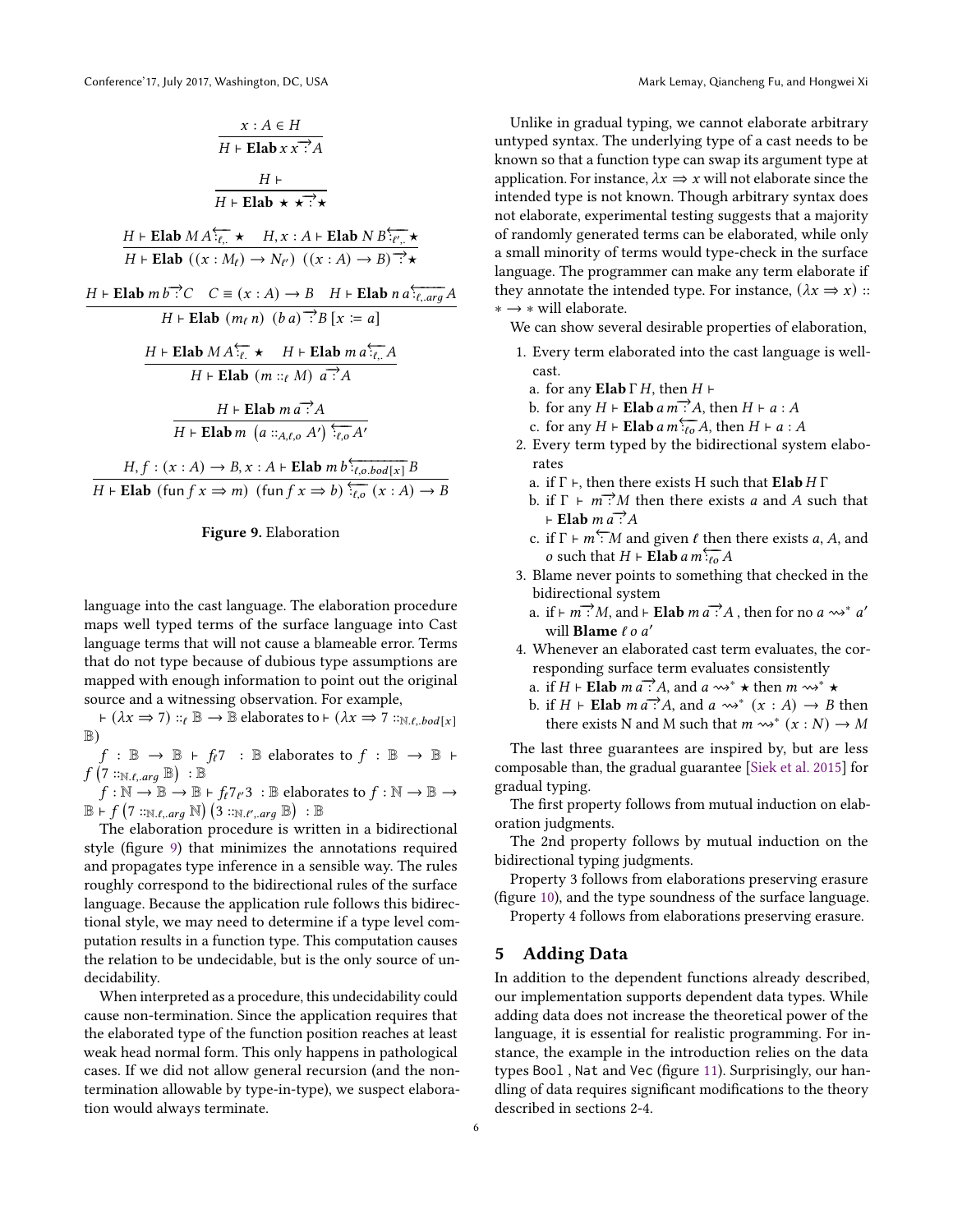<span id="page-6-0"></span>
$$
|x| = x
$$
  
\n
$$
|m ::_{\ell} M| = |m|
$$
  
\n
$$
|(x : M_{\ell}) \rightarrow N_{\ell'}| = (x : |M|) \rightarrow |N|
$$
  
\n
$$
|m_{\ell} n| = |m| |n|
$$
  
\n
$$
|fun f x \Rightarrow m| = \text{fun } f x \Rightarrow |m|
$$
  
\n
$$
|0| = \Diamond
$$
  
\n
$$
|\Gamma, x : A| = |\Gamma|, x : |A|
$$
  
\n
$$
|a ::_{A,\ell,0} B| = |a|
$$
  
\n
$$
|(x : A) \rightarrow B| = (x : |A|) \rightarrow |B|
$$
  
\n
$$
|fun f x \Rightarrow b| = \text{fun } f x \Rightarrow |b|
$$
  
\n
$$
|b|a| = |b| |a|
$$
  
\n
$$
|H, x : M| = |H|, x : |M|
$$

#### Figure 10. Erasure

```
data Bool : * {
| True : Bool
 | False : Bool
};
data Nat : * {
| Z : Nat
 | S : Nat -> Nat
};
data Vec : (A : * ) -> Nat -> * {
| Nil : (A : *) -> Vec A Z
 | Cons : (A : *) -> A -> (x : Nat)\rightarrow Vec A x \rightarrow Vec A (S x)
};
```
Syntactic sugar expands decimal numbers in source code into their unary representation.

#### Figure 11. Definitions of Common Data Types

Data in dependent type theories is often characterized by how data can be used. For example, the functions used in the introductory example all need to inspect data (figure [13\)](#page-6-2). Our implementation eliminates data with case syntax that branches off of every constructor. cases do not support nested pattern matching.

The case construct allows large eliminations with arbitrary computations, supporting dependence on both the parameters of the type constructor and on the scrutinee itself. Unless the elimination is simply typed the motive must be expressed explicitly. Since non-termination is already allowed, we do not require data definitions to be strictly positive. Recursive and mutually recursive data is available without additional syntax.

We have proven type soundness of the surface language with data (a similar system is described and proven in [\[Sjöberg et al.](#page-9-1) [2012\]](#page-9-1)).

```
add : Nat -> Nat -> Nat;add x y = case x {
| Z = > y| S p \Rightarrow S (add x y)};
rep : (A : * ) \rightarrow A \rightarrow (x : Nat) \rightarrow Vec A x;rep A a x = \text{case } x < x': Nat => Vec A x' > {
| Z = > Nil A| S p \Rightarrow Cons A a p (rep p)
};
head : (A : *) -> (x : Nat) -> Vec A (S x)\rightarrow A;
head A \times V = \text{case } V< \perp : Vec A' x' =>
   case x '{
     Z => Unit
      S = \Rightarrow A'}
 > {
 | Nil = \qquad \Rightarrow tt
 | Cons A' a = = > a
};
```
Figure 12. Definitions of Functions Using Data

<span id="page-6-2"></span>
$$
\Gamma \vdash n \stackrel{\rightharpoonup}{\cdot} D \stackrel{\rightharpoonup}{P}
$$
\n
$$
\text{data } D \Delta \left\{ \left| \overline{d_i \Theta_i} \to D \overline{m_i} \right| \right\} \in \Gamma
$$
\n
$$
\Gamma, \overline{y} : \Delta, x : D \overline{y} \vdash M \stackrel{\rightharpoonup}{\cdot} \star
$$
\n
$$
\forall i. \Gamma, \overline{z}_i : \Theta_i \vdash h_i \stackrel{\rightharpoonup}{\cdot} M \left[ x := d \overline{z}_i, \overline{y} := \overline{m}_i \right]
$$
\n
$$
\Gamma \vdash \text{case } n \langle x : D \overline{y}.M \rangle \text{ of } \left\{ \left| \overline{d_i z_i \Rightarrow h_i} \right| \stackrel{\rightharpoonup}{\cdot} M \left| x := n, \overline{y} := \overline{P} \right| \right\}
$$

Where  $\Delta$  and  $\Theta$  represent telescope syntax. Lists of variables and terms are  $\bar{x}$ ,  $\bar{m}$  respectively. Contexts must be extended to allow both data definitions and abstract data definitions (for recursive data types).

Figure 13. Surface Language Elimination Typing

<span id="page-6-3"></span>

| a, b, A, B, C |                     |                       |
|---------------|---------------------|-----------------------|
|               | $D\bar{a}$          | data constructor      |
|               | $T\bar{a}$          | type constructor      |
|               | $a ::_{A,C} B$      | cast                  |
|               | $a \sim_{\ell o} b$ | asserted equivalence  |
| $\Omega$      |                     | observation           |
|               | o.App[a]            | application           |
|               | o.TCon[i]           | type constructor arg. |
|               | o. DCon[i]          | data constructor arg. |

Figure 14. Cast Language extended syntax (Selected)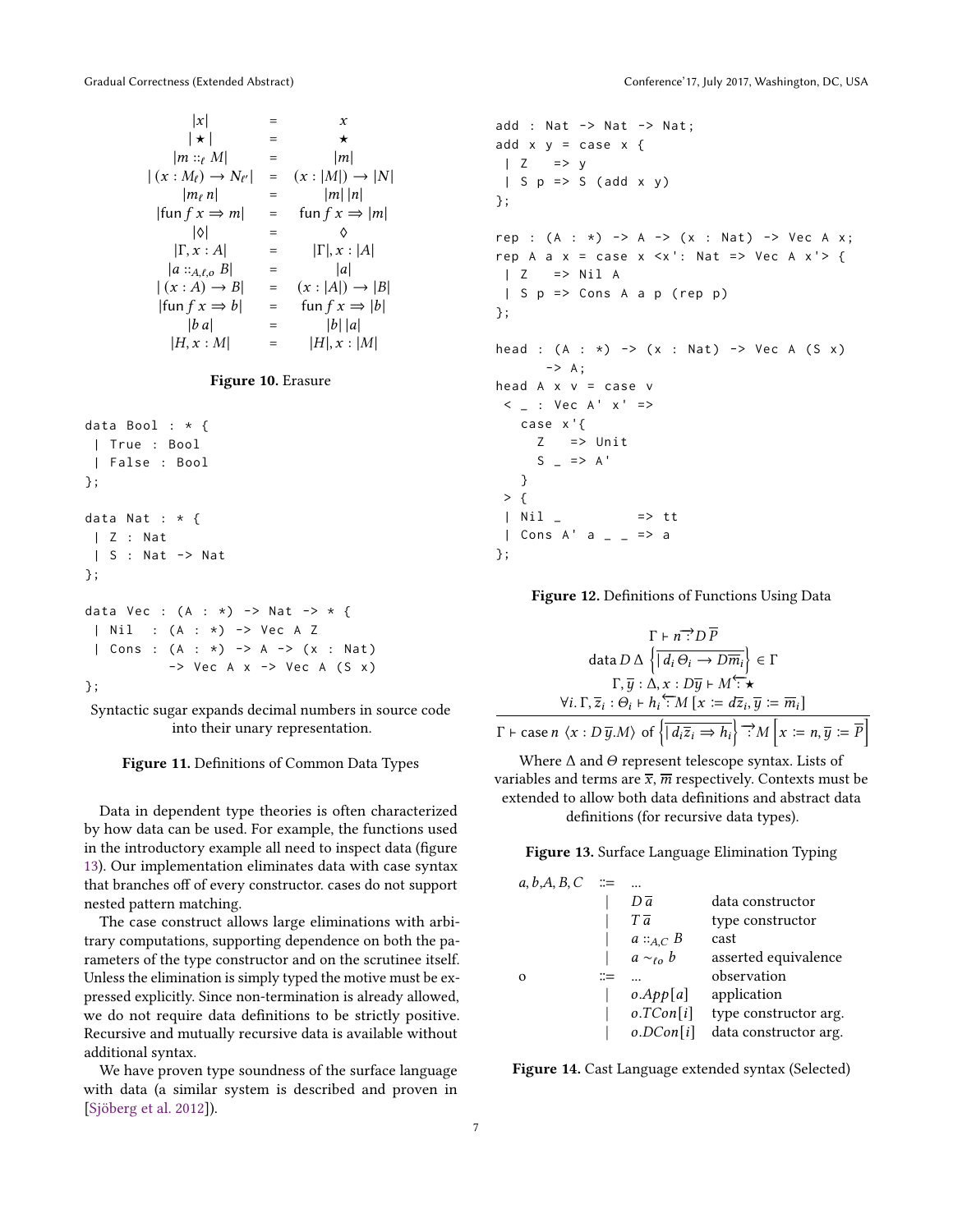<span id="page-7-0"></span>...  $(\text{fun } f x \Rightarrow b) \sim_{\ell o} (\text{fun } f x \Rightarrow b')$  $\rightsquigarrow$  (fun  $f x \Rightarrow b \sim_{\ell o. App[x]} b'$ ) ...  $(T\overline{a}) \sim_{\ell o} (T\overline{b})$  $\rightsquigarrow$   $\left(T\overline{a\sim_{\ell o. TCon[i]}b}\right)$ for each  $i$  in the list ...  $(D\overline{a}) \sim_{\ell o} \left(D\overline{b}\right)$  $\rightsquigarrow$   $\left(D \overline{a \sim_{\ell o. DCon[i]} b}\right)$ for each  $i$  in the list ...  $(a ::_{A,C} A') \sim_{\ell o} b \rightsquigarrow a \sim_{\ell o} b$ ...  $a \sim_{\ell_o} (b ::_{B,C} B') \rightsquigarrow a \sim_{\ell_o} b$ 

Figure 15. Cast Language extended steps (Selected)

Unfortunately, adding cast support was surprisingly difficult. Since the motives are unrestricted and can depend on multiple variables, it is possible for cast errors to occur in indirect ways, and more type observations must be allowed. Our implementation overcomes this by adding a new syntactic construct that asserts untyped expressions are equal (figure [14\)](#page-6-3), this allows blame to directly point to the specific index of type or data constructors. This new assertion syntax ignores cast checks to avoid getting stuck (figure [15\)](#page-7-0). This approach is harder to justify theoretically, but we conjecture that the system extended with data supports all the properties we have proven for the functional fragment.

Adding general dependent data to full-spectrum dependently typed systems is surprisingly subtle. Even simple accounts add significant bookkeeping to the meta theory, and introduce awkward issues like positivity checking. Convenient dependently typed languages should support parameterized data $^4$  $^4$ , the syntax should support pattern matching and the language should support implicit arguments. We have decided to keep as simple an implementation as possible, for now, even though they are inconvenient to use.

## 6 Prior Work

#### 6.1 Contract Systems, Gradual Types, and Blame

This paper has been influenced by the large amount of work done on higher order contracts [\[Findler and Felleisen](#page-8-5) [2002\]](#page-8-5),

<span id="page-7-1"></span><sup>4</sup>https://agda.readthedocs.io/en/v2.6.1.3/language/datatypes.html#parametrized-datatypes

gradual types [\[Garcia et al.](#page-8-6) [2016;](#page-8-6) [Siek et al.](#page-9-8) [2015\]](#page-9-8) [\[Garcia](#page-8-6) [et al.](#page-8-6) [2016;](#page-8-6) [Siek et al.](#page-9-8) [2015\]](#page-9-8) and especially blame [\[Ahmed](#page-8-7) [et al.](#page-8-7) [2017;](#page-8-7) [Wadler](#page-9-9) [2015;](#page-9-9) [Wadler and Findler](#page-9-7) [2009\]](#page-9-7). Most work in those areas focuses on simply typed languages that are not necessarily pure.

The implementation also takes inspiration from "Abstracting gradual typing" [\[Garcia et al.](#page-8-6) [2016\]](#page-8-6), where static evidence annotations become runtime checks. Unlike some impressive attempts to gradualize the polymorphic lambda calculus [\[Ahmed et al.](#page-8-7) [2017\]](#page-8-7), our system does not attempt to enforce any parametric properties of the base language. It is unclear if such a restriction would be desirable for a dependently typed language in practice.

A system for gradual dependent types has been presented in [\[Eremondi et al.](#page-8-8) [2019b\]](#page-8-8). That paper is largely concerned with establishing decidable type checking via an approximate term normalization. However, that system retains the definitional style of equality, so that it is possible, in principle, to get  $vec(1 + x) \neq vec(x + 1)$  as a runtime error.

While the gradual typing goals of mixing static certainty with runtime checks are similar to our work here, the approach and details are different. Instead of trying to strengthen untyped languages by adding types we take a dependent type system and weaken its equalities. This leads to different trade-offs in the design space. For instance, we cannot support completely unannotated code, but we do not need to complicate the type language with wildcards for uncertainty. We think keeping the surface type language as simple as possible is important for dependent type systems that are already quite complicated.

#### 6.2 Refinement Style Approaches

In this paper we have described a full-spectrum dependently typed language. This means computation can appear uniformly in both term and type position. An alternative approach to full-spectrum dependent types is refinement type systems. Refinement type systems restrict type dependency, possibly to specific base types such as int or bool. It is then straightforward to check these decidable equalities at runtime in what has been coined the Hybrid Type Checking methodology [\[Flanagan](#page-8-9) [2006\]](#page-8-9).

A notable example is [\[Ou et al.](#page-9-10) [2004\]](#page-9-10) which describes a refinement system that limits predicates to base types.

A refinement type system with higher order features is gradualized in [\[Zalewski et al.](#page-9-11) [2020\]](#page-9-11) and builds on earlier refinement type system work.

#### 7 Future Work

There are several directions we would like to take this research

- The prototype implementation should be improved
	- While the runtime error contains much of the theoretical information to give a good error message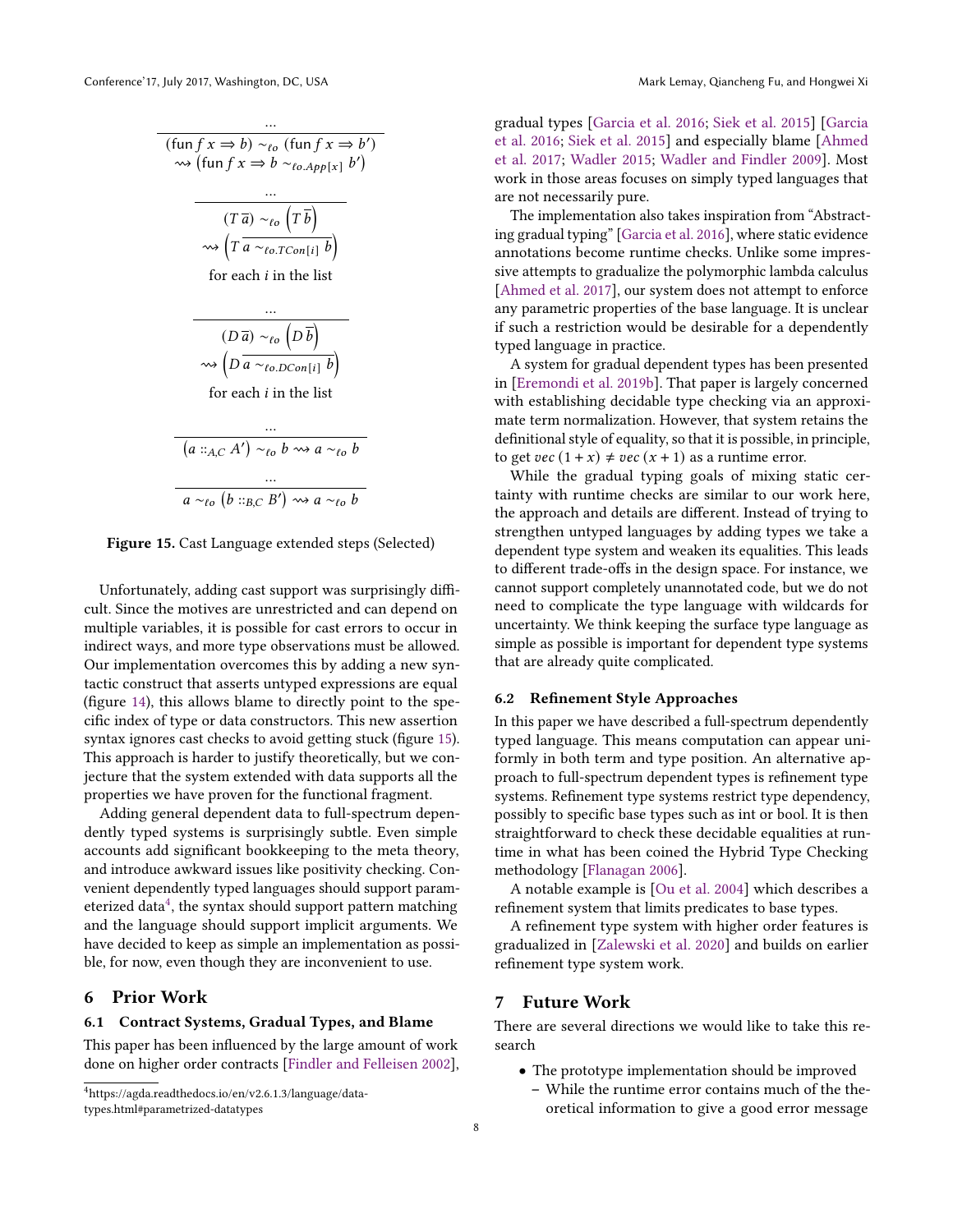our implementation could greatly improve the actual presentation of error messages by making them match the example in the introduction.

- Ideally allow more direct use though a web interface or through the language server protocol.
- The interface should give notifications when an uncertain cast assumption is encountered.
- While we explicitly allow logically unsound programs, we think adding static analysis to verify the parts of the code that are logically sound would be a sensible improvement. This would allow proofs of equality to remove runtime checks.
- Our implementation of data is missing several features that functional programmers expect, such as pattern matching. It would be good to know in which situations the motives and nested patterns can be elaborated into a cast. We are hopeful that improvements in this direction could be made.
- Given that this style of typing does not exclude all errors, we would like to add mechanisms to better support conventional testing, and hopefully symbolic execution. We consider the work here as a prerequisite to automated testing so that definitional equalities can be ignored. An interesting further extension to symbolic execution is runtime proof search.
- While our proofs show that our theory isn't too unreasonable, our theory is very syntactic. We would like to have a more semantic understanding of gradual correctness that matches our intuitions about program equality.
- While we have mechanized many parts of the metatheory in Coq, we would like to fully mechanize every proof listed in this paper.
- There has been recent work to combine dependent type systems with effects [\[Ahman](#page-8-10) [2017\]](#page-8-10). A large hurdle for a practical implantation is the difficulty of dealing with equality of effectful computations. We may be able to use our cast methodology to avoid dealing with effectfull equalities directly.
- Currently our theory does not enforce the parametric constraints that a functional programmer might expect. Parametricity in dependent type systems has been studied in theory [\[Bernardy et al.](#page-8-11) [2010\]](#page-8-11). But it is still unclear what the most convenient form of parametricity is in practice. It would be good to at least communicate this better to programmers. This topic deserves more research generally.
- Finally, we would like to verify that programmers do find this system helpful with a usability study. It would be straightforward to compare programer performance between the entire system and the surface language alone.

# 8 Conclusion

In order for dependent types to fulfill their potential, we must continue to make them easier to use. Better error messages and more flexible evaluation seem some of the necessary ingredients of a widespread dependent language.

## 9 Acknowledgments

Thanks to the anonymous reviewers for their helpful feedback and correcting many of our unintentional errors. Our implementation was greatly assisted by unbound-generics<sup>[5](#page-8-12)</sup>. Our Coq mechanizations were assisted by Autosubst [\[Schäfer](#page-9-12) [et al.](#page-9-12) [2015\]](#page-9-12). We thank Stephanie Savir and Cheng Zhang for proofreading a draft of this paper.

#### References

- <span id="page-8-10"></span>Danel Ahman. 2017. Handling fibred algebraic effects. Proceedings of the ACM on Programming Languages 2, POPL (2017), 1–29.
- <span id="page-8-7"></span>Amal Ahmed, Dustin Jamner, Jeremy G. Siek, and Philip Wadler. 2017. Theorems for Free for Free: Parametricity, with and without Types. Proc. ACM Program. Lang. 1, ICFP, Article 39 (Aug. 2017), 28 pages. [https:](https://doi.org/10.1145/3110283) [//doi.org/10.1145/3110283](https://doi.org/10.1145/3110283)
- <span id="page-8-0"></span>Lennart Augustsson. 1998. Cayenne a language with dependent types. In Proceedings of the Third ACM SIGPLAN International Conference on Functional Programming (Baltimore, Maryland, USA) (ICFP '98). Association for Computing Machinery, New York, NY, USA, 239–250. <https://doi.org/10.1145/289423.289451>
- <span id="page-8-11"></span>Jean-Philippe Bernardy, Patrik Jansson, and Ross Paterson. 2010. Parametricity and Dependent Types. SIGPLAN Not. 45, 9 (Sept. 2010), 345–356. <https://doi.org/10.1145/1932681.1863592>
- <span id="page-8-1"></span>Edwin Brady. 2013. Idris, a general-purpose dependently typed programming language: Design and implementation. Journal of functional programming 23, 5 (2013), 552–593.
- <span id="page-8-3"></span>Luca Cardelli. 1986. A Polymorphic [lambda]-calculus with Type: Type. Technical Report. DEC System Research Center, 130 Lytton Avenue, Palo Alto, CA 94301.
- <span id="page-8-4"></span>Thierry Coquand. 1996. An algorithm for type-checking dependent types. Science of Computer Programming 26, 1 (1996), 167–177. [https://doi.org/](https://doi.org/10.1016/0167-6423(95)00021-6) [10.1016/0167-6423\(95\)00021-6](https://doi.org/10.1016/0167-6423(95)00021-6)
- <span id="page-8-2"></span>Joseph Eremondi, Wouter Swierstra, and Jurriaan Hage. 2019a. A framework for improving error messages in dependently-typed languages. Open Computer Science 9, 1 (2019), 1–32.
- <span id="page-8-8"></span>Joseph Eremondi, Éric Tanter, and Ronald Garcia. 2019b. Approximate Normalization for Gradual Dependent Types. Proc. ACM Program. Lang. 3, ICFP, Article 88 (July 2019), 30 pages. <https://doi.org/10.1145/3341692>
- <span id="page-8-5"></span>Robert Bruce Findler and Matthias Felleisen. 2002. Contracts for Higher-Order Functions. In Proceedings of the Seventh ACM SIGPLAN International Conference on Functional Programming (Pittsburgh, PA, USA) (ICFP '02). Association for Computing Machinery, New York, NY, USA, 48–59. <https://doi.org/10.1145/581478.581484>
- <span id="page-8-9"></span>Cormac Flanagan. 2006. Hybrid Type Checking. In Conference Record of the 33rd ACM SIGPLAN-SIGACT Symposium on Principles of Programming Languages (Charleston, South Carolina, USA) (POPL '06). Association for Computing Machinery, New York, NY, USA, 245–256. [https://doi.org/](https://doi.org/10.1145/1111037.1111059) [10.1145/1111037.1111059](https://doi.org/10.1145/1111037.1111059)
- <span id="page-8-6"></span>Ronald Garcia, Alison M. Clark, and Éric Tanter. 2016. Abstracting Gradual Typing. In Proceedings of the 43rd Annual ACM SIGPLAN-SIGACT Symposium on Principles of Programming Languages (St. Petersburg, FL, USA) (POPL '16). Association for Computing Machinery, New York, NY, USA, 429–442. <https://doi.org/10.1145/2837614.2837670>

<span id="page-8-12"></span> $5$ https://github.com/lambdageek/unbound-generics